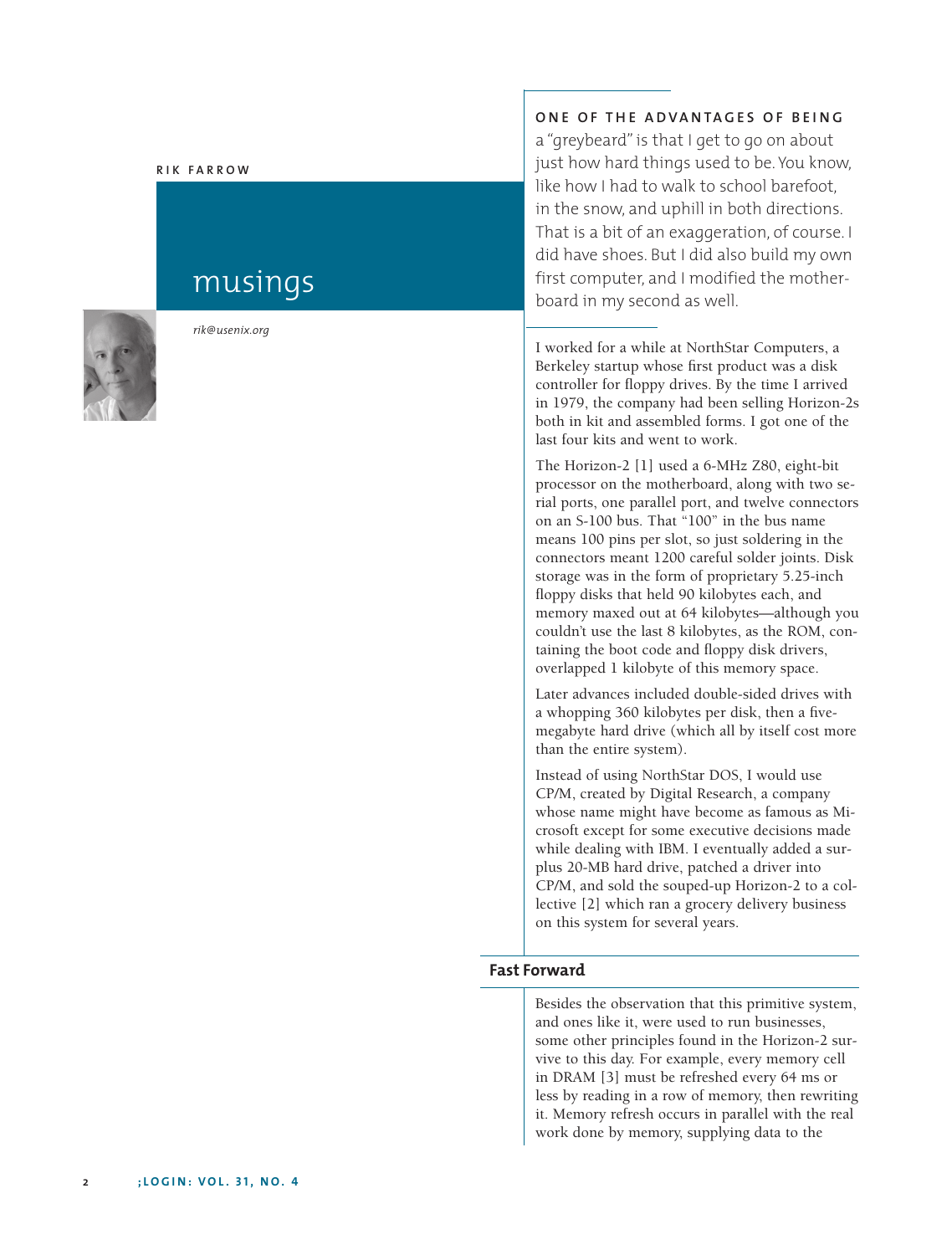processor. In the Horizon and other S-100 bus designs, CPUs accessed memory synchronously, controlling all bus signals at the awesome speeds of up to 10 MHz.

I continued to use systems with CPUs running at less than 10 MHz through most of the 1980s. Compiling was slow but not impossible, because hard disks sped up disk-bound operations tremendously over floppy disks. But even at these slow bus speeds, access to memory was not instantaneous.

Before a row of memory can be read, the address that represents that row must be decoded. The decoding takes time, generally several bus-clock cycles (a delay called RAS; see [4] and [5]). After address decoding, the contents of memory are copied from sense registers to where they can be copied to the bus. The rate at which the actual copying of memory takes place depends on the type of memory, the width of the bus, and the frequency of the bus.

Over the years, CPU and DRAM chip developers have come up with schemes for improving the transfer rates between the CPU and DRAM. Bus frequencies have gotten faster, buses have gotten wider, and DRAMs have also gotten faster—but nowhere near as fast as CPUs have become. For example, a 3.2-GHz Xeon processor is running four times faster than its memory bus when various tricks, such as multiple reads per bus cycle, are taken into account.

Caches were designed to hide this discrepancy as much as possible. Level 1 cache resides on the processor die itself and runs at the same clock rate as the processor. You might find yourself wondering why CPU designers don't use more Level 1 cache than we typically see, but the problem is that chip designers must make several tradeoffs. Cache uses Static RAM (SRAM), which is much faster than DRAM, does not require refreshing, but also requires many more transistors to implement a single bit. More transistors means more die real estate, as well as more energy to support. Also, the process of address decoding is an issue for cache just as it is for DRAM, and, to speed up address decoding, various schemes that can quickly determine if a cache line holds a particular address are used.

If there is a Level 1 cache miss, perhaps the appropriate line of memory will be found in Level 2 cache, which exists off the CPU die but takes longer to access. Since this is also SRAM, it too is faster than DRAM, and Level 2 cache generally occupies a separate chip (or chips), so there can be more of it. But these memory accesses are slower than those for Level 1, forcing the CPU to wait for memory to become available. If the desired addresses in memory are not found in any cache, then DRAM must be accessed. And DRAM introduces both the RAS setup time and data transfer at the fastest rate that the memory bus supports. During this time, the processor may become idle as pipelines empty, and will continue idle until the wait state induced by slower memory ends.

Even 6MHz Z80 processors suffered wait states, and this problem has only gotten worse over time. Chip designers have worked around this problem as best they can, and we can see this in system benchmarks. That is, faster processors generally mean better benchmarks, but these benchmarks do not scale linearly. In other words, increasing the processor speeds by 20% do not result in real-world benchmarks increasing by 20%. In fact, the relation between processor speeds and benchmark performance varies all over the place, something you will notice if you read motherboard reviews. And memory is a major source of this variation. Other sources include the other buses and I/O devices.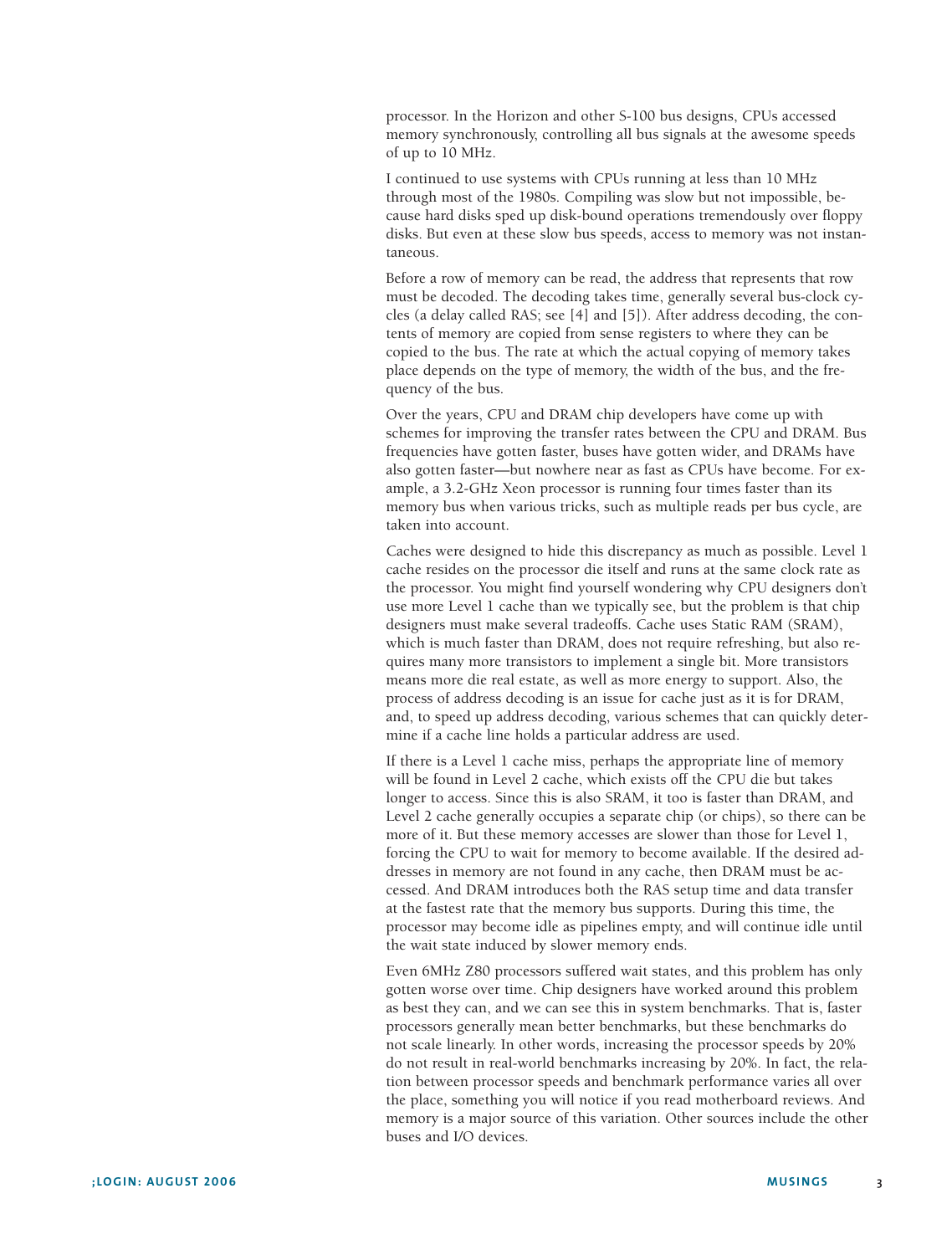Steve Johnson, during his Guru session at Annual Tech '06 in Boston, demonstrated that how you store and access elements in an array can make enormous differences in CPU-bound performance. Processing data elements stored sequentially in two different arrays was many times faster than accessing data elements that appeared separated by just a small number of bytes. Johnson's talk stirred up a lot of discussion, because it makes the points about caches, bus speeds, and memory concrete, as well as uncovering some interesting performance surprises.

## **The Fix**

Fixing these performance bottlenecks poses a big problem for the leading CPU vendors, Intel and AMD. AMD has taken the lead currently through the use of faster bus designs. But is this the only way to go? Sun Microsystems engineers have bet that there is another way that will work well for some, although not all, applications.

I had heard about a new line of Sparc CPUs that include multiple cores, each able to quickly (one cycle) switch among four threads. The multithreading capability of Sparc chips is old news, but having up to eight cores per chip was something new. I had learned about the new Sun designs at BSDCan (see summary in this issue) and read what I could find about the design before I came to Boston. Then, the first night there, Richard McDougall of Sun walked up with a T2000, a 2U rackmount system containing the new CPU. McDougall and Jim Maury used the T2000 during their Solaris performance and debugging class and set it up for use during Peter Galvin's Solaris classes, so people had plenty of time to "experience" the new Sun design.

What the Sun engineers said was that when running a highly threaded application such as Apache or Oracle, the eight cores, each running at 1.2 GHz, can operate without wait states as much as 80% of the time. This figure really had me wondering about the percentage of wait states for dual Xeon processors running at three times that clock rate. Whereas the rackmounted T2000 had the usual noisy-as-a-vacuum-cleaner fans, the processor itself has a short heat sink, with no fan on it, and it remained cool to the touch—a feature that Sun hopes will make this new twist on old Sparc technology popular where heat is an issue.

Of course, if your application is single-threaded and includes lots of floating-point calculations, then this design will not work well for you. (There is a single floating-point processor for all cores in the current multi-core Sparc, something that will change in the future.) However, since I have been writing and dreaming about how multi-core systems could be a much better design for future operating systems and for security, I was pretty excited about my face-to-face encounter with the T2000.

I have often written in my column that games, not business software, have been the strongest driving force behind the adoption of Windows and the design of faster PC hardware. If you're not playing first-person shooters, you don't need multi-gigahertz processors and fan-cooled video cards. I used word-processing software (WordStar) that worked quite well on a 10 Mhz processor for many years, writing code, documentation, and even books without using a system that could double as a space heater or highend graphics workstation. There certainly are applications that do make excellent use of fast hardware today, such as Web browsers, Google Earth, and the many applications of cluster computing we hear about.